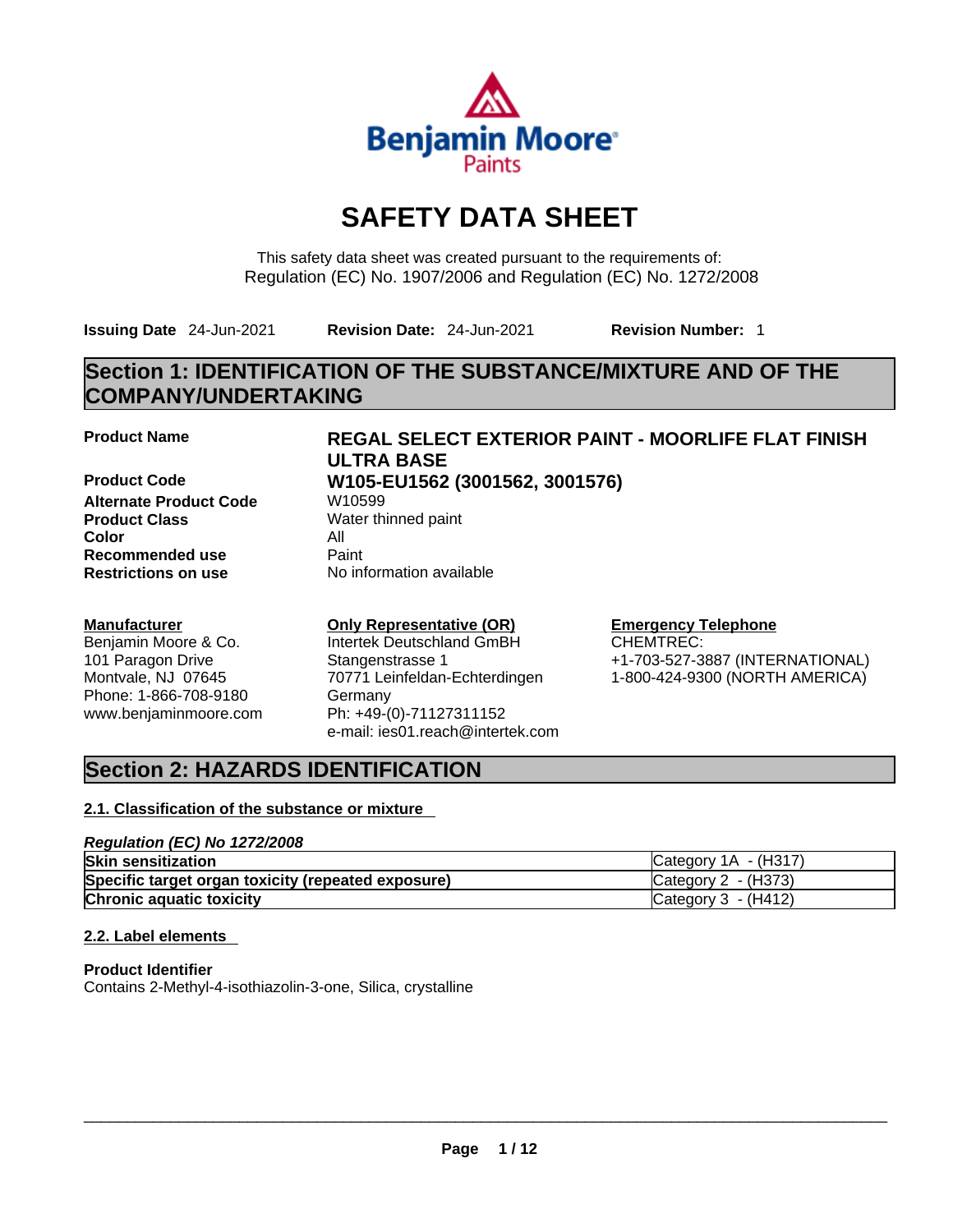

**Signal word** Warning

### **Hazard statements**

H317 - May cause an allergic skin reaction H373 - May cause damage to organs through prolonged or repeated exposure H412 - Harmful to aquatic life with long lasting effects

EUH208 - Contains (Cobalt bis(2-ethylhexanoate), 1,2-Benzisothiazolin-3-one, 5-Chloro-2-methyl-3(2H)-isothiazolone mixture with 2-methyl-3(2H)-isothiazolone (3:1) ). May produce an allergic reaction

### **Precautionary Statements - EU (§28, 1272/2008)**

P101 - If medical advice is needed, have product container or label at hand

- P102 Keep out of reach of children
- P260 Do not breathe dust/fume/gas/mist/vapors/spray
- P280 Wear protective gloves
- P321 Specific treatment (see supplemental first aid instructions on this label)
- P501 Dispose of contents/ container to an approved waste disposal plant

### **2.3. Other hazards**

**Other hazards Harmful to aquatic life** 

**General Hazards No information available** 

## **Section 3: COMPOSITION/INFORMATION ON INGREDIENTS**

### **3.1 Substances**

Not applicable

### **3.2 Mixtures**

| <b>Chemical name</b>         | <b>EINECS/ELINCS No.</b> | <b>CAS No.</b> | Weight-%        | <b>Classification</b><br>according to<br><b>Regulation (EC) No.</b><br>1272/2008 [CLP]                                | <b>REACH registration</b><br>number |
|------------------------------|--------------------------|----------------|-----------------|-----------------------------------------------------------------------------------------------------------------------|-------------------------------------|
| Feldspar                     | 270-666-7                | 68476-25-5     | $>=20 - 25$     |                                                                                                                       | Not available                       |
| Silica, crystalline          | 238-878-4                | 14808-60-7     | $>= 1 - 5$      | STOT RE 1 (H372)                                                                                                      | Not available                       |
| Diatomaceous earth           |                          | 61790-53-2     | $>=1 - 5$       | Not available                                                                                                         | Not available                       |
| Zinc oxide                   | 215-222-5                | 1314-13-2      | $>= 1 - 5$      | Aquatic Acute 1(H400)<br>Aquatic Chronic<br>1(H410)                                                                   | Not available                       |
| Cobalt bis(2-ethylhexanoate) | 205-250-6                | 136-52-7       | $>=0.01 - 0.05$ | Skin Sens. 1A (H317)<br>Eye Irrit. 2 (H319)<br>Repr. Tox. 1B (H360)<br>Aquatic Acute 1<br>(H400)<br>Aquatic Chronic 3 | Not available                       |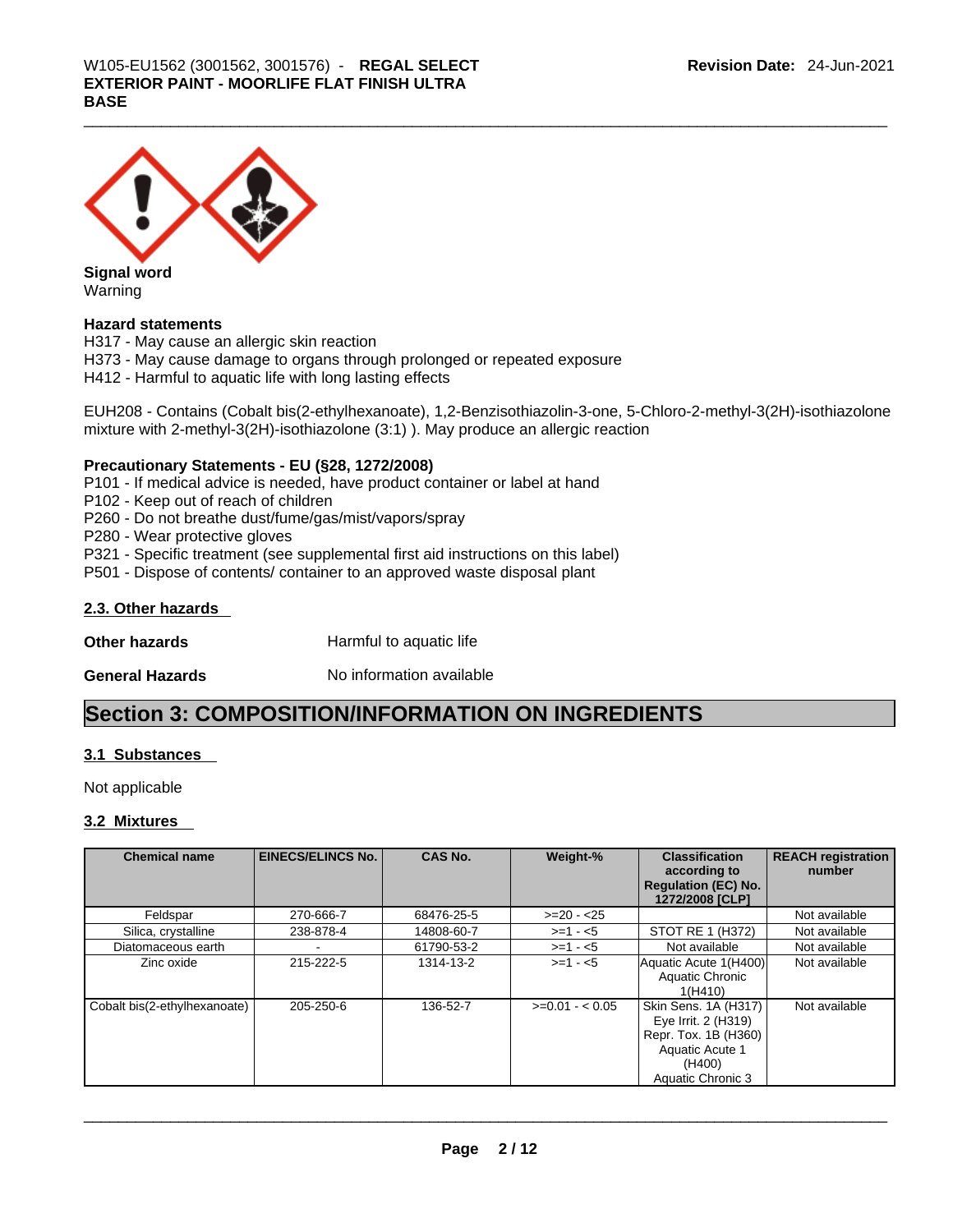# \_\_\_\_\_\_\_\_\_\_\_\_\_\_\_\_\_\_\_\_\_\_\_\_\_\_\_\_\_\_\_\_\_\_\_\_\_\_\_\_\_\_\_\_\_\_\_\_\_\_\_\_\_\_\_\_\_\_\_\_\_\_\_\_\_\_\_\_\_\_\_\_\_\_\_\_\_\_\_\_\_\_\_\_\_\_\_\_\_\_\_\_\_ W105-EU1562 (3001562, 3001576) - **REGAL SELECT EXTERIOR PAINT - MOORLIFE FLAT FINISH ULTRA BASE**

|                                                                                                 |           |            |                    | (H412)                                                                                                                                                                                                                  |               |
|-------------------------------------------------------------------------------------------------|-----------|------------|--------------------|-------------------------------------------------------------------------------------------------------------------------------------------------------------------------------------------------------------------------|---------------|
| 1,2-Benzisothiazolin-3-one                                                                      | 220-120-9 | 2634-33-5  | $>=0.01 - 0.05$    | Acute Tox 4 (H302)<br>Acute Tox 2 (H330)<br>Skin Irrit. 2 (H315)<br>Eye Dam. 1 (H318)<br>Skin Sens. 1 (H317)<br>Aquatic Acute 1<br>(H400)<br>Aquatic Chronic 2<br>(H411)                                                | Not available |
| 2-Methyl-4-isothiazolin-3-one                                                                   | 220-239-6 | 2682-20-4  | $>=0.001 - 0.005$  | Skin Corr. 1B (H314)<br>Eye Dam 1 (H318)<br>Skin Sens. 1 (H317)<br>Acute Tox. 3 (H301)<br>Acute Tox. 3 (H311)<br>Acute Tox. 2 (H330)<br>Acute Tox. 3 (H331)<br>Aquatic Acute 1<br>(H400)<br>Aquatic chronic 1<br>(H410) | Not available |
| 5-Chloro-2-methyl-3(2H)-isothi<br>azolone mixture with<br>2-methyl-3(2H)-isothiazolone<br>(3:1) |           | 55965-84-9 | $>=0.0005 - 0.001$ | Acute Tox. 3 (H301)<br>Acute Tox. 2 (H310)<br>Acute Tox. 3 (H330)<br>Skin Corr. 1C (H314)<br>Eye Dam 1 (H318)<br>Skin Sens. 1 (H317)<br>Aquatic Acute 1<br>(H400)<br>Aquatic Chronic 1<br>(H410)                        | Not available |

*Full text of H- and EUH-phrases: see section 16* 

# **Section 4: FIRST AID MEASURES**

### **4.1. Description of first aid measures**

**Description of first aid measures** 

| <b>General Advice</b> | No hazards which require special first aid measures.                                                     |
|-----------------------|----------------------------------------------------------------------------------------------------------|
| <b>Eye Contact</b>    | Rinse thoroughly with plenty of water for at least 15<br>minutes and consult a physician.                |
| <b>Skin Contact</b>   | Wash off immediately with soap and plenty of water while<br>removing all contaminated clothes and shoes. |
| <b>Inhalation</b>     | Move to fresh air. If symptoms persist, call a physician.                                                |
| Ingestion             | Clean mouth with water and afterwards drink plenty of<br>water. Consult a physician if necessary.        |

### **4.2. Most important symptoms and effects, both acute and delayed**

**Most Important Symptoms/Effects** May cause allergic skin reaction. \_\_\_\_\_\_\_\_\_\_\_\_\_\_\_\_\_\_\_\_\_\_\_\_\_\_\_\_\_\_\_\_\_\_\_\_\_\_\_\_\_\_\_\_\_\_\_\_\_\_\_\_\_\_\_\_\_\_\_\_\_\_\_\_\_\_\_\_\_\_\_\_\_\_\_\_\_\_\_\_\_\_\_\_\_\_\_\_\_\_\_\_\_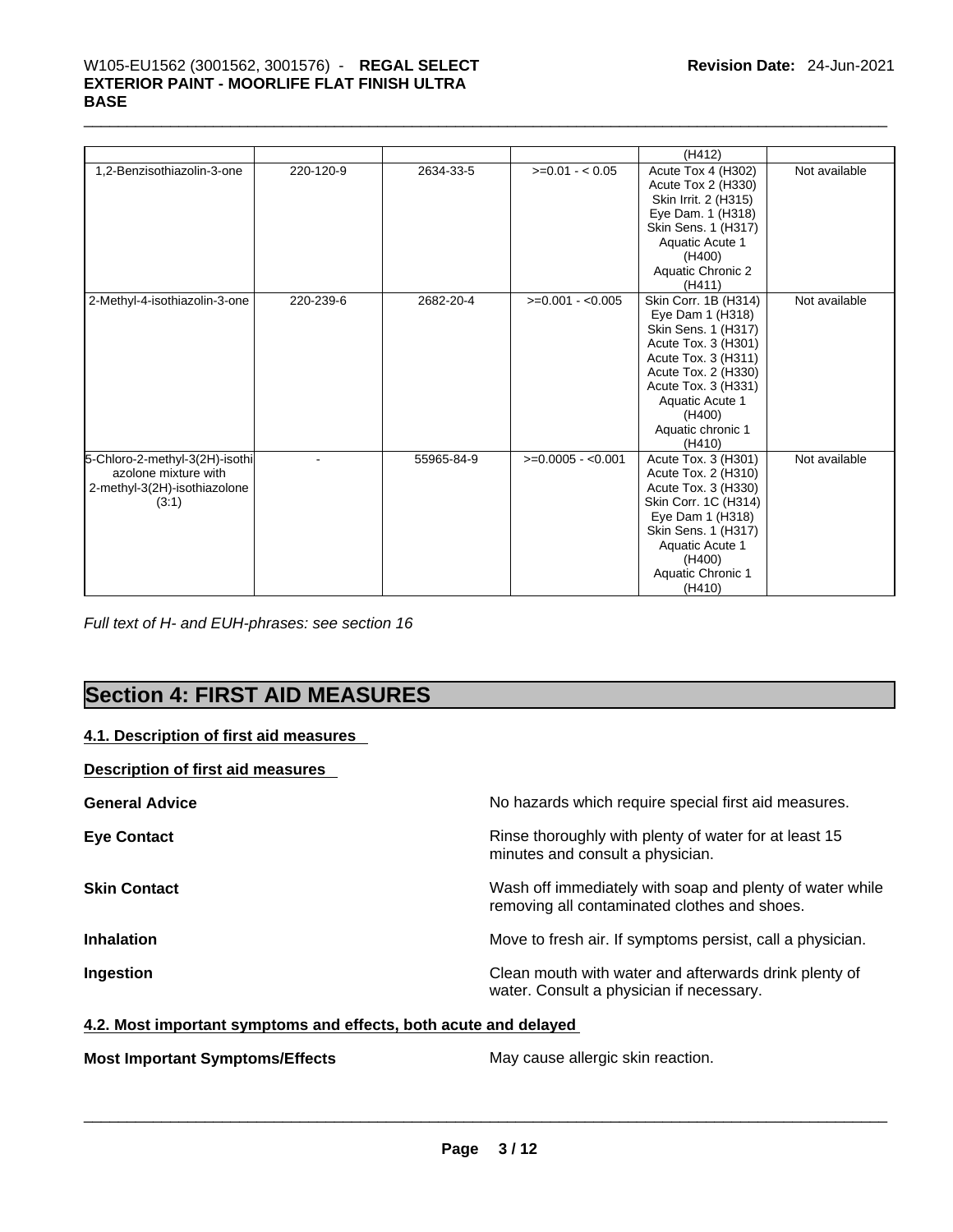|        | 4.3. Indication of any immediate medical attention and special treatment |  |
|--------|--------------------------------------------------------------------------|--|
| needed |                                                                          |  |

**Notes To Physician Treat symptomatically.** 

|--|

**5.1. Extinguishing media**

| <b>Suitable Extinguishing Media</b>                        | Use extinguishing measures that are appropriate to local<br>circumstances and the surrounding environment. |
|------------------------------------------------------------|------------------------------------------------------------------------------------------------------------|
| <b>Unsuitable Extinguishing Media</b>                      | No information available.                                                                                  |
| 5.2. Special hazards arising from the substance or mixture |                                                                                                            |
| <b>Specific Hazards Arising From The Chemical</b>          | Closed containers may rupture if exposed to fire or<br>extreme heat.                                       |
| Sensitivity to static discharge                            | No                                                                                                         |
| Sensitivity to mechanical impact                           | No.                                                                                                        |
| 5.3. Advice for firefighters                               |                                                                                                            |
| Protective equipment and precautions for firefighters      | Wear self-contained breathing apparatus and protective<br>suit.                                            |

# **Section 6: ACCIDENTAL RELEASE MEASURES**

| 6.1. Personal precautions, protective equipment and emergency procedures |  |  |  |  |
|--------------------------------------------------------------------------|--|--|--|--|
|--------------------------------------------------------------------------|--|--|--|--|

| <b>Personal Precautions</b>                               | Avoid contact with skin, eyes and clothing. Ensure<br>adequate ventilation.            |
|-----------------------------------------------------------|----------------------------------------------------------------------------------------|
| <b>Other Information</b>                                  | Observe all relevant local and international regulations.                              |
| 6.2. Environmental precautions                            |                                                                                        |
| <b>Environmental precautions</b>                          | Prevent spreading of vapors through sewers, ventilation<br>systems and confined areas. |
| 6.3. Methods and material for containment and cleaning up |                                                                                        |
| <b>Methods for Containment</b>                            | Absorb with inert material and place in suitable container<br>for disposal.            |
| <b>Methods for Cleaning Up</b>                            | Clean contaminated surface thoroughly.                                                 |
| 6.4. Reference to other sections                          |                                                                                        |
| <b>Other information</b>                                  | See Section 12 for additional information.                                             |
|                                                           |                                                                                        |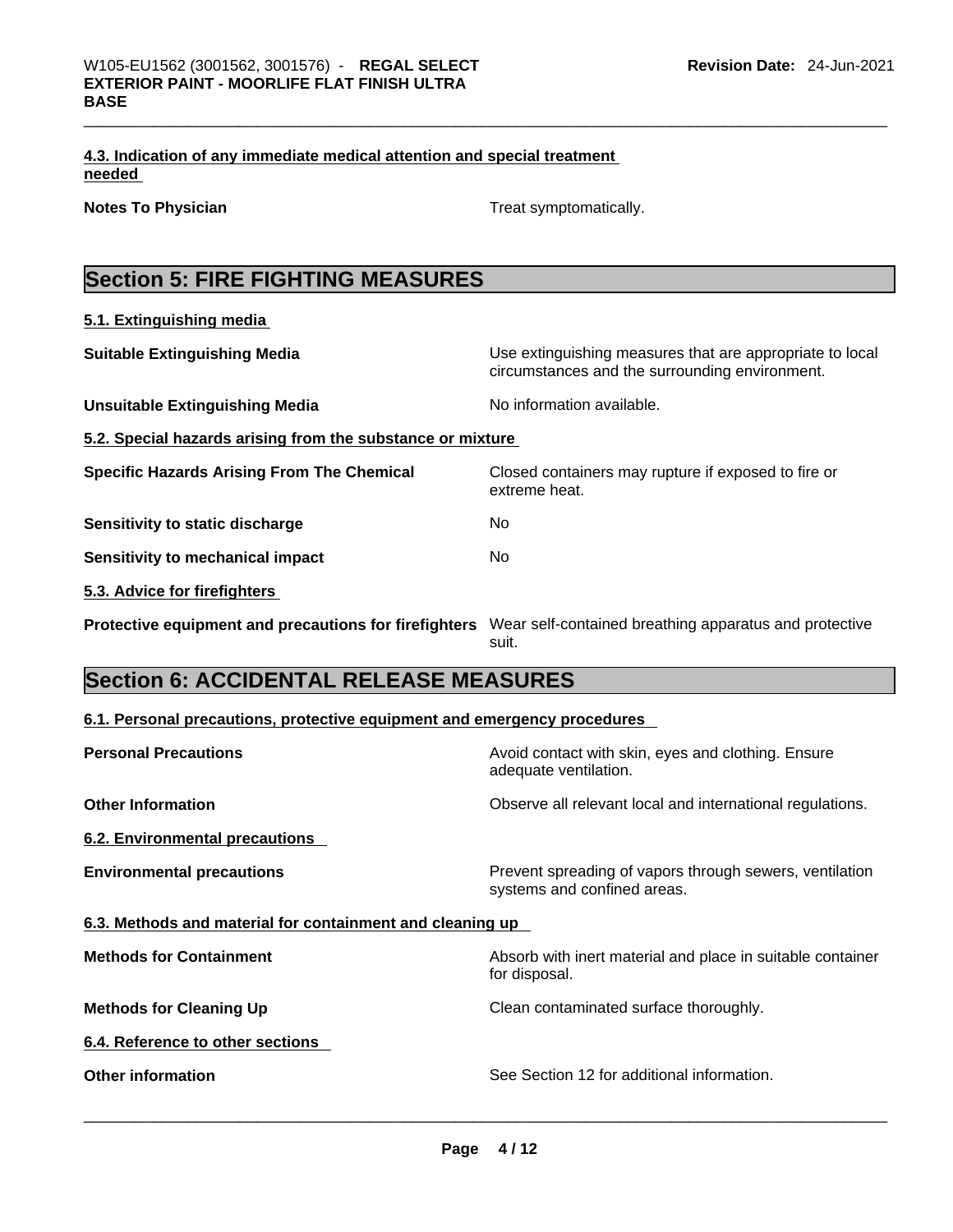# **Section 7: HANDLING AND STORAGE**

### **7.1. Precautions for safe handling**

**Handling <b>Avoid** contact with skin, eyes and clothing. Avoid breathing and state of the sking of the sking and clothing. Avoid breathing vapors, spray mists or sanding dust. In case of insufficient ventilation, wear suitable respiratory equipment.

**Hygiene Measures Wash thoroughly after handling.** 

### **7.2. Conditions for safe storage, including any incompatibilities**

**Storage Keep container tightly closed. Keep out of the reach of the reach of the reach of the reach of the reach of the reach of the reach of the reach of the reach of the reach of the reach of the reach of the reach of** children.

**7.3. Specific end use(s)** 

**Specific Uses Architectural coating. Apply as directed. Refer to product Specific Uses** label / literature for specific instructions.

**Risk Management Methods (RMM)** Not Applicable.

# **Section 8: EXPOSURE CONTROLS/PERSONAL PROTECTION**

### **8.1. Control parameters**

| <b>Chemical name</b>              | <b>European Union</b>        | <b>Belgium</b>                                                                   | <b>Bulgaria</b>                                                                     |                         | <b>Cyprus</b>                                                                                  | <b>France</b>                                       | <b>Ireland</b>                                           |
|-----------------------------------|------------------------------|----------------------------------------------------------------------------------|-------------------------------------------------------------------------------------|-------------------------|------------------------------------------------------------------------------------------------|-----------------------------------------------------|----------------------------------------------------------|
| Feldspar<br>68476-25-5            |                              |                                                                                  | TWA: $3.0 \text{ mg/m}^3$<br>TWA: $6.0 \text{ mg/m}^3$<br>TWA: $1.0 \text{ mg/m}^3$ |                         |                                                                                                |                                                     |                                                          |
| Silica, crystalline<br>14808-60-7 | TWA: 0.1 mg/m <sup>3</sup>   | TWA: $0.1$ mg/m <sup>3</sup>                                                     | TWA: $0.07$ mg/m <sup>3</sup>                                                       |                         |                                                                                                | TWA: $0.1 \text{ mg/m}^3$                           | TWA: $0.1$ mg/m $3$                                      |
| Diatomaceous earth<br>61790-53-2  |                              | TWA: $3 \text{ mg/m}^3$<br>TWA: $10 \text{ mg/m}^3$                              | TWA: $1.0$ mg/m <sup>3</sup>                                                        |                         |                                                                                                |                                                     |                                                          |
| Zinc oxide<br>1314-13-2           |                              | STEL: $10 \text{ mg/m}^3$<br>TWA: $10 \text{ mg/m}^3$<br>TWA: $5 \text{ mg/m}^3$ | TWA: $5.0$ mg/m <sup>3</sup><br>STEL: 10.0 mg/m <sup>3</sup>                        |                         |                                                                                                | TWA: $5 \text{ mg/m}^3$<br>TWA: $10 \text{ mg/m}^3$ | TWA: $2 \text{ mq/m}^3$<br>STEL: $10 \text{ mg/m}^3$     |
| <b>Chemical name</b>              | Germany                      | Greece                                                                           | <b>Hungary</b>                                                                      |                         | <b>Iceland</b>                                                                                 | <b>Italy</b>                                        | Latvia                                                   |
| Silica, crystalline<br>14808-60-7 |                              |                                                                                  | TWA: $0.15 \text{ mg/m}^3$                                                          |                         | $0.3$ mg/m $3$ TWA<br>$0.1$ mg/m <sup>3</sup> TWA                                              |                                                     |                                                          |
| Diatomaceous earth<br>61790-53-2  | TWA: $4 \text{ mg/m}^3$      |                                                                                  |                                                                                     |                         |                                                                                                |                                                     |                                                          |
| Zinc oxide<br>1314-13-2           |                              | TWA: $5 \text{ mg/m}^3$<br>STEL: $10 \text{ mg/m}^3$                             | STEL: 20 mg/m <sup>3</sup><br>TWA: $5 \text{ mg/m}^3$                               |                         | 4 mg/m <sup>3</sup> TWA                                                                        |                                                     | TWA: $0.5$ mg/m $3$                                      |
| <b>Chemical name</b>              | Lithuania                    | <b>Netherlands</b>                                                               | <b>Poland</b>                                                                       | Romania                 | <b>Spain</b>                                                                                   | <b>Sweden</b>                                       | <b>United</b><br>Kingdom                                 |
| Silica, crystalline<br>14808-60-7 | TWA: $0.1$ mg/m <sup>3</sup> | TWA: 0.075<br>mg/m <sup>3</sup>                                                  | TWA: 0.1 mg/m $3$ TWA: 0.1 mg/m $^3$                                                |                         | TWA: 0.05<br>mg/m <sup>3</sup>                                                                 | TLV: $0.1$ mg/m <sup>3</sup>                        | TWA: $0.1 \text{ mg/m}^3$                                |
| Diatomaceous earth<br>61790-53-2  |                              |                                                                                  | TWA: $10 \text{ mg/m}^3$<br>TWA: $2 \text{ mg/m}^3$                                 |                         |                                                                                                |                                                     | TWA: $1.2 \text{ mg/m}^3$<br>STEL: 3.6 mg/m <sup>3</sup> |
| Zinc oxide<br>1314-13-2           | TWA: $5 \text{ mg/m}^3$      |                                                                                  | STEL: 10 mg/m <sup>3</sup><br>TWA: $5 \text{ mg/m}^3$                               | TWA: $5 \text{ mg/m}^3$ | TWA: $2 \text{ mq/m}^3$<br>$\textsf{STEL}: 10 \text{ mg/m}^3 \textsf{STEL}: 10 \text{ mg/m}^3$ | TLV: $5 \text{ mg/m}^3$                             |                                                          |

### **8.2. Exposure controls**

**Occupational exposure controls**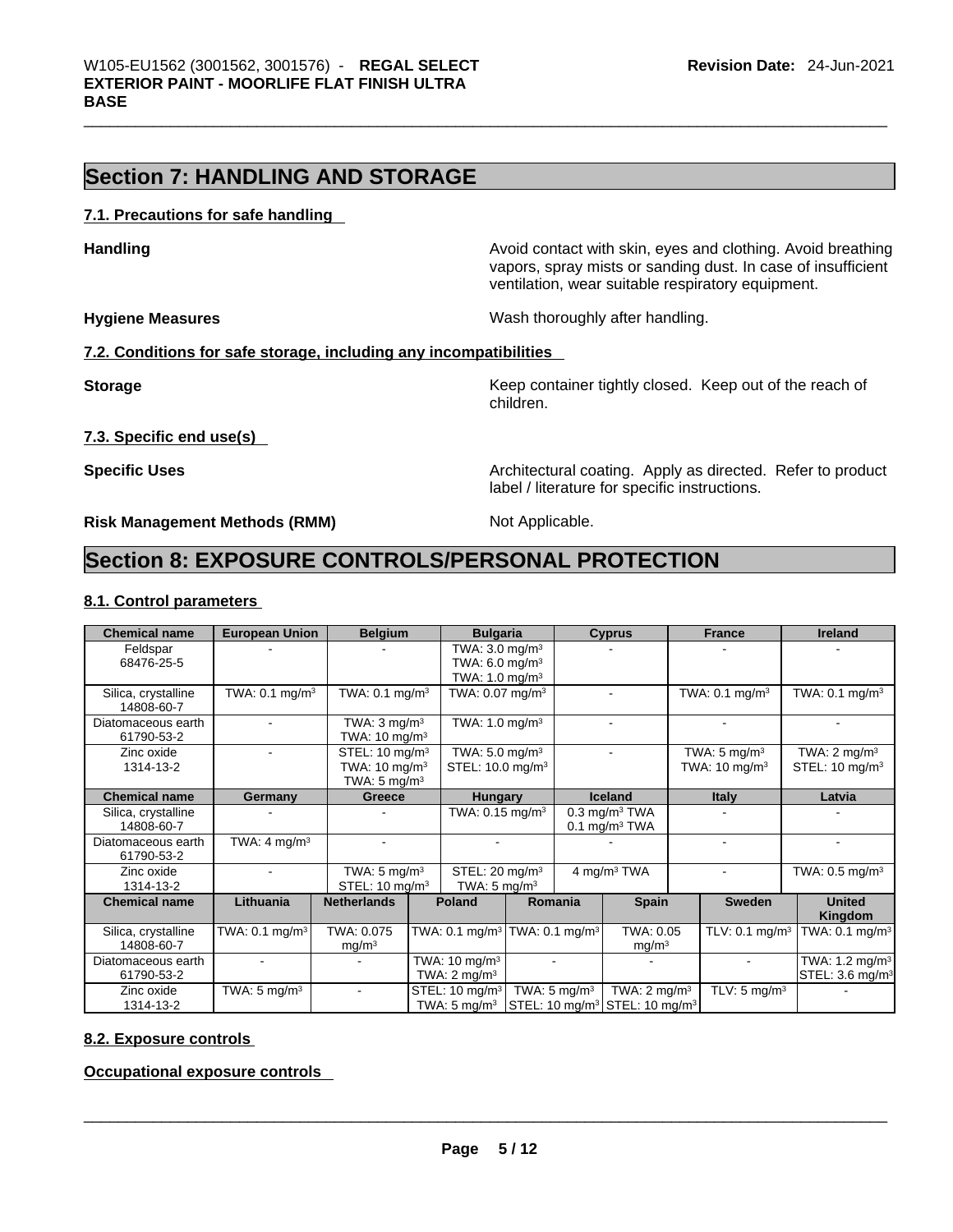| <b>Engineering Measures</b>          | Ensure adequate ventilation, especially in confined areas.                                                                             |
|--------------------------------------|----------------------------------------------------------------------------------------------------------------------------------------|
| <b>Personal Protective Equipment</b> |                                                                                                                                        |
| <b>Respiratory Protection</b>        | In case of insufficient ventilation wear suitable respiratory<br>equipment.                                                            |
| <b>Eye Protection</b>                | Safety glasses with side-shields.                                                                                                      |
| <b>Skin Protection</b>               | Lightweight protective clothing.                                                                                                       |
| <b>Hand protection</b>               | Impervious gloves.                                                                                                                     |
| <b>Hygiene Measures</b>              | Avoid contact with skin, eyes and clothing. Remove and<br>wash contaminated clothing before re-use. Wash<br>thoroughly after handling. |

# **Section 9: PHYSICAL AND CHEMICAL PROPERTIES**

### **9.1. Information on basic physical and chemical properties**

| Appearance            |  |  |  |  |  |
|-----------------------|--|--|--|--|--|
| Odor                  |  |  |  |  |  |
| <b>Odor Threshold</b> |  |  |  |  |  |

**Property Contract Property Contract Property Contract Property Remarks/ Method Values Density (g/L) 1258** - 1270 **None known Relative Density** 1.25 - 1.27 **pH Notify Allen available No information available None known None known Viscosity (cps) No information available None known** None known **Solubility(ies)** No information available None known None known **Water solubility Mater and None Known No information available None Known None known Evaporation Rate Notify Algebra 2012 M** No information available **Notify Algebra 2013** None known **Vapor pressure No information available None known** None known **Vapor density Notify Notify Note 2008** None known **None known None known None known Wt. % Solids** 50 - 60 None known **Vol. % Solids** 35 - 45 None known **Wt. % Volatiles**  40 - 50 None known None known **Vol. % Volatiles 55 - 65** None known **None known Boiling Point (°C)** 100 100 None known **Freezing Point (°C)** 0 0 0 0 0 None known **Melting Point (°C) None known** No information available and the None known None known<br> **Pour Point** None known None known No information available and the None known **Flash Point (°C) Not applicable None known None known Flammability (solid, gas)** No information available None Known None known **Upper flammability limit:** No information available None known **Lower flammability limit:** No information available None Known None known **Autoignition Temperature (°C)** No information available None Known None known **Decomposition Temperature (°C)** No information available None Known None known **Partition coefficient No information available** None known **Explosive properties** No information available None known \_\_\_\_\_\_\_\_\_\_\_\_\_\_\_\_\_\_\_\_\_\_\_\_\_\_\_\_\_\_\_\_\_\_\_\_\_\_\_\_\_\_\_\_\_\_\_\_\_\_\_\_\_\_\_\_\_\_\_\_\_\_\_\_\_\_\_\_\_\_\_\_\_\_\_\_\_\_\_\_\_\_\_\_\_\_\_\_\_\_\_\_\_

**Appearance liquid a Odor** little or no odor **Odor Threshold** No information available

No information available None known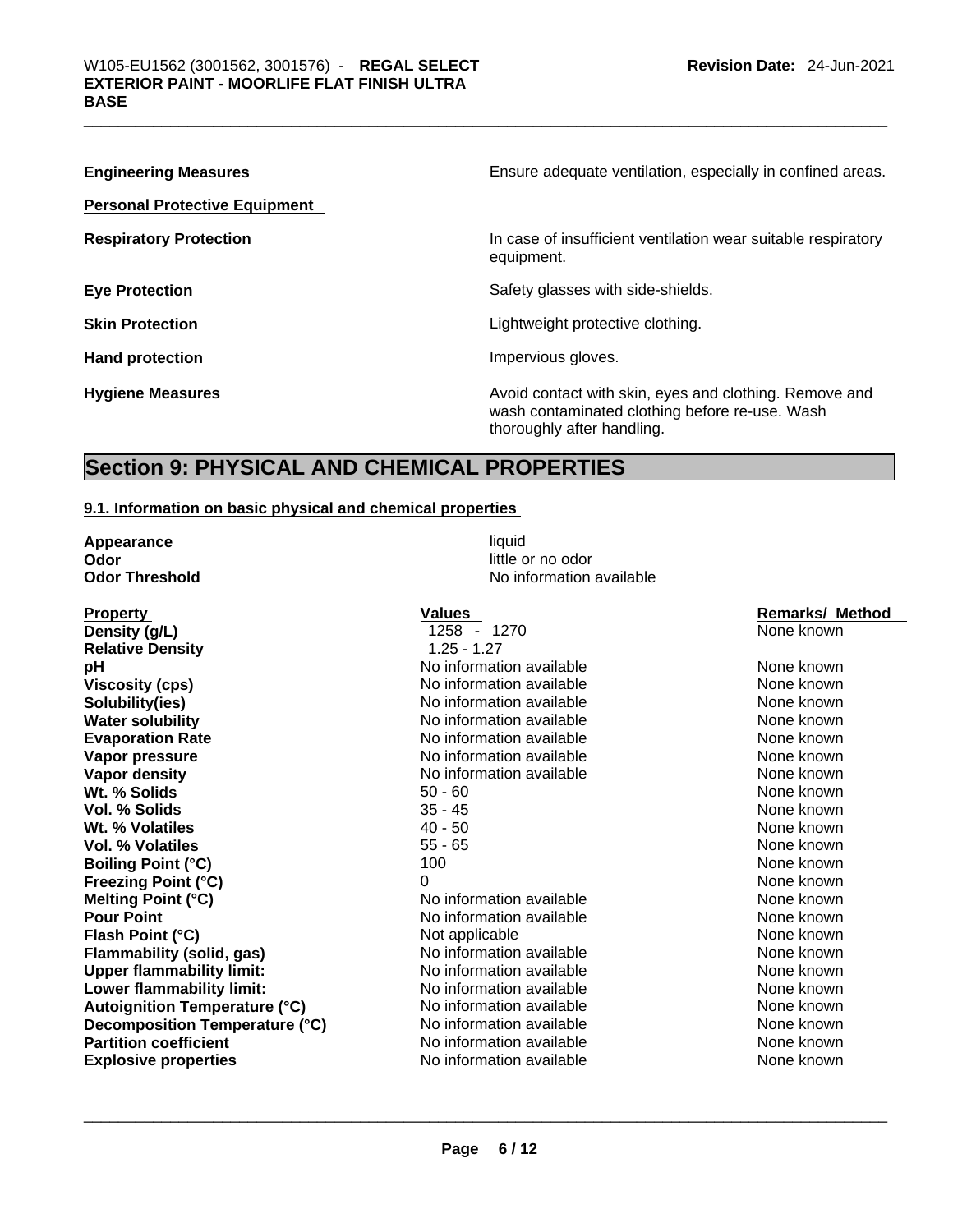| <b>Oxidizing Properties</b>                 | No information available                 | None known |  |  |  |  |  |
|---------------------------------------------|------------------------------------------|------------|--|--|--|--|--|
| <b>Section 10: STABILITY AND REACTIVITY</b> |                                          |            |  |  |  |  |  |
| 10.1. Reactivity<br><b>Reactivity</b>       | Not Applicable.                          |            |  |  |  |  |  |
| <b>10.2. Chemical stability</b>             |                                          |            |  |  |  |  |  |
| <b>Chemical Stability</b>                   | Stable under normal conditions.          |            |  |  |  |  |  |
| 10.3. Possibility of hazardous reactions    |                                          |            |  |  |  |  |  |
| Possibility of hazardous reactions          | None under normal conditions of use.     |            |  |  |  |  |  |
| 10.4. Conditions to avoid                   |                                          |            |  |  |  |  |  |
| <b>Conditions to avoid</b>                  | Prevent from freezing.                   |            |  |  |  |  |  |
| 10.5. Incompatible materials                |                                          |            |  |  |  |  |  |
| <b>Incompatible Materials</b>               | No materials to be especially mentioned. |            |  |  |  |  |  |
| 10.6. Hazardous decomposition products      |                                          |            |  |  |  |  |  |
| <b>Hazardous Decomposition Products</b>     | None under normal conditions of use.     |            |  |  |  |  |  |

# **Section 11: TOXICOLOGICAL INFORMATION**

### **11.1. Information on toxicological effects**

**Product Information**

| <b>Inhalation</b>     | There is no data available for this product.                                                 |
|-----------------------|----------------------------------------------------------------------------------------------|
| Eye contact           | There is no data available for this product.                                                 |
| <b>Skin contact</b>   | Repeated or prolonged skin contact may cause allergic<br>reactions with susceptible persons. |
| Ingestion             | There is no data available for this product.                                                 |
| <b>Acute Toxicity</b> |                                                                                              |

### **Component Information**

| <b>Chemical name</b>         | Oral LD50               | Dermal LD50              | <b>Inhalation LC50</b> |
|------------------------------|-------------------------|--------------------------|------------------------|
| Zinc oxide                   | (Rat)<br>> 5000 mg/kg / |                          |                        |
| 1314-13-2                    |                         |                          |                        |
| Cobalt bis(2-ethylhexanoate) |                         | > 5000 mg/kg<br>(Rabbit) | Rat ) 1 h<br>10 mg/L   |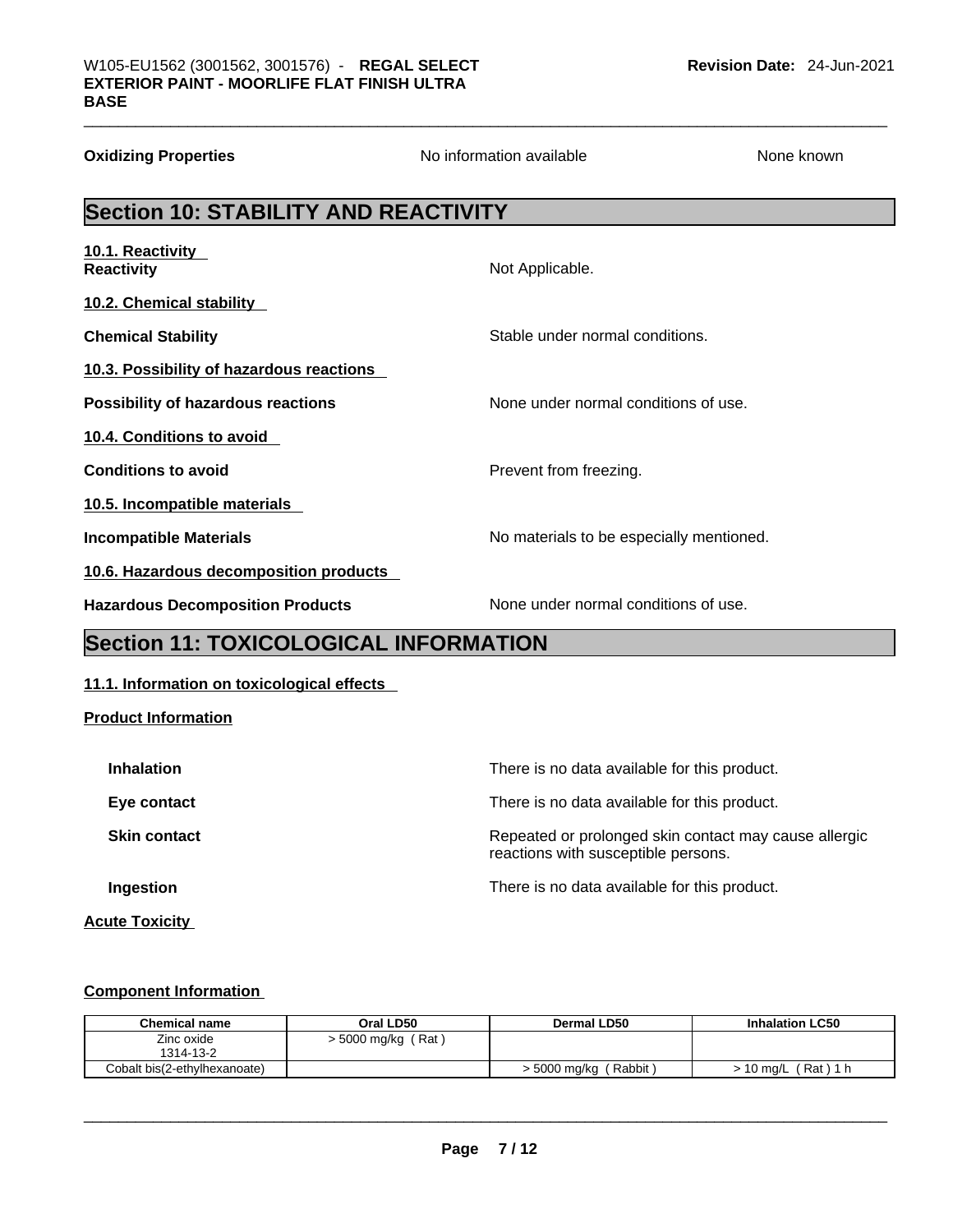| 136-52-7                                                                                                   |                                              |                        |  |
|------------------------------------------------------------------------------------------------------------|----------------------------------------------|------------------------|--|
| 1,2-Benzisothiazolin-3-one<br>2634-33-5                                                                    | $= 1020$ mg/kg (Rat)                         |                        |  |
| 2-Methyl-4-isothiazolin-3-one<br>2682-20-4                                                                 | 232 - 249 mg/kg (Rat)<br>$= 120$ mg/kg (Rat) | $= 200$ mg/kg (Rabbit) |  |
| 5-Chloro-2-methyl-3(2H)-isothiazolo<br>ne mixture with<br>2-methyl-3(2H)-isothiazolone (3:1)<br>55965-84-9 | $= 53$ mg/kg (Rat)                           |                        |  |

| <b>Skin corrosion/irritation</b> | No information available.            |
|----------------------------------|--------------------------------------|
| Eye damage/irritation            | No information available.            |
| <b>Sensitization</b>             | May cause an allergic skin reaction. |
| <b>Mutagenic Effects</b>         | No information available.            |

### **Carcinogenic effects**

The table below indicates whether each agency has listed any ingredient as a carcinogen.

| $^{\circ}$ ham.<br>name<br>emic:                         | Union<br>curopear | <b>IARC</b>                            |
|----------------------------------------------------------|-------------------|----------------------------------------|
| <br>Silica.<br>crystalline<br>$   -$<br>$14808 - 60 - 1$ |                   | Carcinogen<br><b>Hum</b><br>nar<br>. . |

• Crystalline Silica has been determined to be carcinogenic to humans by IARC (1) when in respirable form. Risk of cancer depends on duration and level of inhalation exposure to spray mist or dust from sanding the dried paint.

### **Legend**

IARC - International Agency for Research on Cancer

| <b>Reproductive Effects</b>     | No information available.                                                     |
|---------------------------------|-------------------------------------------------------------------------------|
| <b>Developmental Effects</b>    | No information available.                                                     |
| <b>STOT - single exposure</b>   | No information available.                                                     |
| <b>STOT - repeated exposure</b> | Causes damage to organs through prolonged or repeated<br>exposure if inhaled. |
| <b>Neurological Effects</b>     | No information available.                                                     |
| <b>Target organ effects</b>     | No information available.                                                     |
| <b>Symptoms</b>                 | No information available.                                                     |
| <b>Aspiration Hazard</b>        | No information available.                                                     |

# **Section 12: ECOLOGICAL INFORMATION**

### **12.1. Toxicity**

Harmful to aquatic life with long lasting effects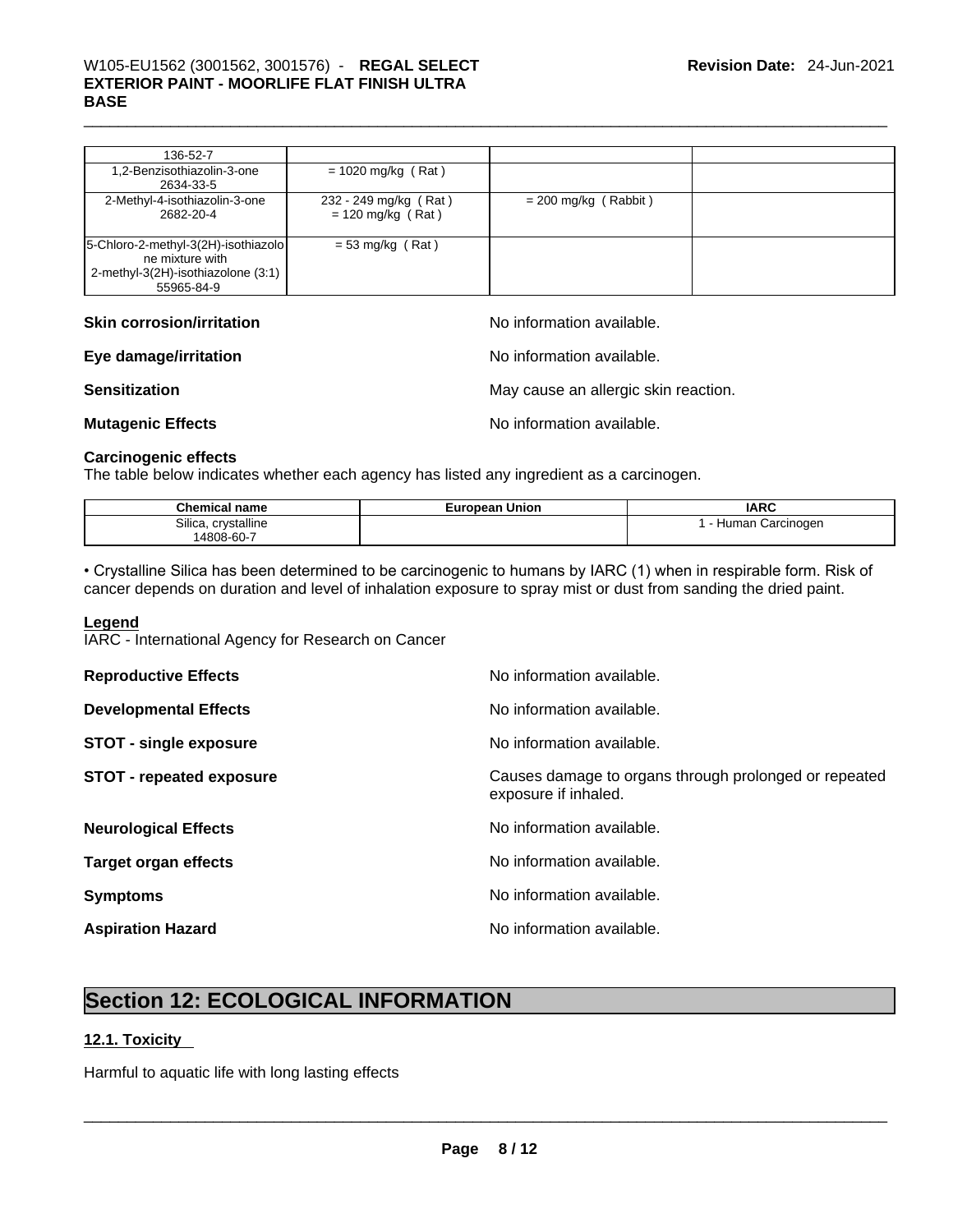| <b>Chemical name</b> | Algae/aguatic plants | Fish                                   | Crustacea |
|----------------------|----------------------|----------------------------------------|-----------|
| Diatomaceous earth   |                      | LC50 >10000 mg/L Cyprinus carpio       |           |
| 61790-53-2           |                      | (72h)                                  |           |
| Zinc oxide           |                      | $ $ LC50: =1.55mg/L (96h, Danio rerio) |           |
| 1314-13-2            |                      |                                        |           |

### **12.2. Persistence and degradability**

### **Persistence / Degradability** No information available.

### **12.3. Bioaccumulative potential**

**Bioaccumulation No information available. No information available.** 

| <b>Chemical name</b>       | coefficient<br>rtitior،<br>- ан |
|----------------------------|---------------------------------|
| 1.2-Benzisothiazolin-3-one | ں. ا                            |
| 2634-33-5                  |                                 |

### **12.4. Mobility in soil**

**Mobility in soil Mobility in soil Mobility in soil** 

**Mobility in Environmental Media** Noinformation available.

**12.5. Results of PBT and vPvB assessment** 

### **PBT** and **vPvB** assessment **No information available.**

| <b>Chemical name</b>                                                                     | <b>PBT and vPvB assessment</b>                 |
|------------------------------------------------------------------------------------------|------------------------------------------------|
| Zinc oxide                                                                               | The substance is not PBT / vPvB PBT assessment |
| 1314-13-2                                                                                | does not apply                                 |
| Cobalt bis(2-ethylhexanoate)                                                             | The substance is not PBT / vPvB PBT assessment |
| 136-52-7                                                                                 | does not apply                                 |
| 1,2-Benzisothiazolin-3-one<br>2634-33-5                                                  | The substance is not PBT / vPvB                |
| 2-Methyl-4-isothiazolin-3-one<br>2682-20-4                                               | The substance is not PBT / vPvB                |
| 5-Chloro-2-methyl-3(2H)-isothiazolone mixture with 2-methyl-3(2H)-isothiazolone<br>(3:1) | The substance is not PBT / vPvB                |
| 55965-84-9                                                                               |                                                |

### **12.6. Other adverse effects**

**Other adverse effects No information available No information available** 

# **Section 13: DISPOSAL CONSIDERATIONS**

### **13.1. Waste treatment methods**

**Waste from Residues/Unused Products** Dispose of in accordance with the European Directives on waste and hazardous waste.

**Contaminated Packaging <b>Empty Containers** should be taken for local recycling,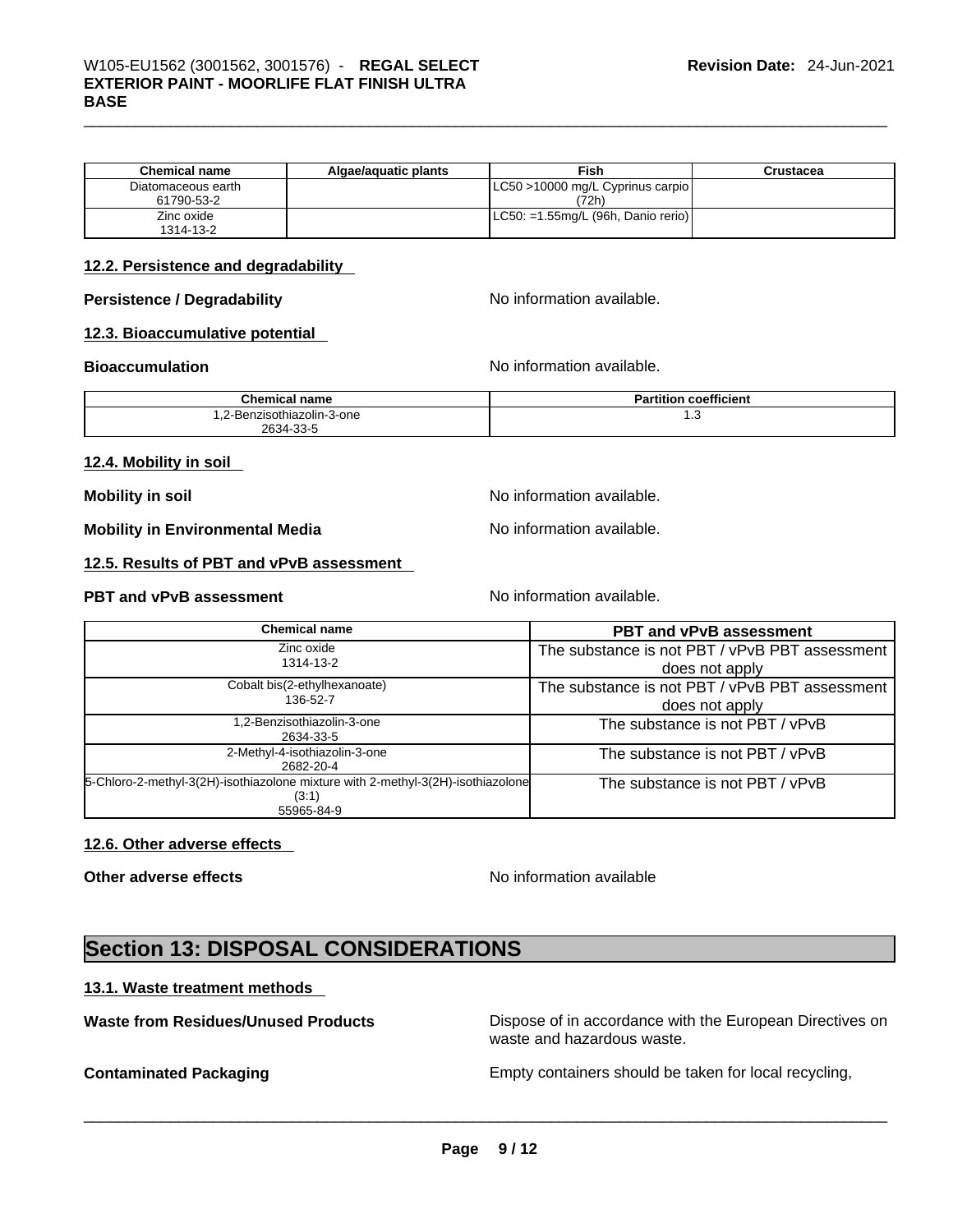recovery or waste disposal.

**EWC waste disposal No No information available** 

**Other Information** Maste codes should be assigned by the user based on the user based on the application for which the product was used.

# **Section 14: TRANSPORT INFORMATION**

| <b>IMDG</b> | Not regulated |
|-------------|---------------|
| RID         | Not regulated |
| <b>ADR</b>  | Not regulated |
| <b>ADN</b>  | Not regulated |
| <b>IATA</b> | Not regulated |

# **Section 15: REGULATORY INFORMATION**

### **15.1. Safety, health and environmental regulations/legislation specific for the substance or mixture**

### **Occupational Illnesses (R-463-3, France)**

| Chemical name                           | French RG number |
|-----------------------------------------|------------------|
| Silica, crystalline<br>14808-60-7       | RG 25            |
| Diatomaceous earth<br>61790-53-2        | RG 25            |
| 1,2-Benzisothiazolin-3-one<br>2634-33-5 | RG 65            |

### **European Union**

Take note of Directive 98/24/EC on the protection of the health and safety of workers from the risks related to chemical agents at work

### **International Inventories**

| <b>AICS</b>                   | No - Not all of the components are listed. |
|-------------------------------|--------------------------------------------|
| <b>DSL: Canada</b>            | Yes - All components are listed or exempt. |
| <b>EINECS: European Union</b> | No - Not all of the components are listed. |
| <b>ENCS</b>                   | No - Not all of the components are listed. |
| <b>IECSC</b>                  | No - Not all of the components are listed. |
| <b>KECL (Annex 1)</b>         | No - Not all of the components are listed. |
| <b>PICCS</b>                  | No - Not all of the components are listed. |
| <b>TSCA: United States</b>    | Yes - All components are listed or exempt. |

### **Legend**

**AICS** - Australian Inventory of Chemical Substances **DSL/NDSL** - Canadian Domestic Substances List/Non-Domestic Substances List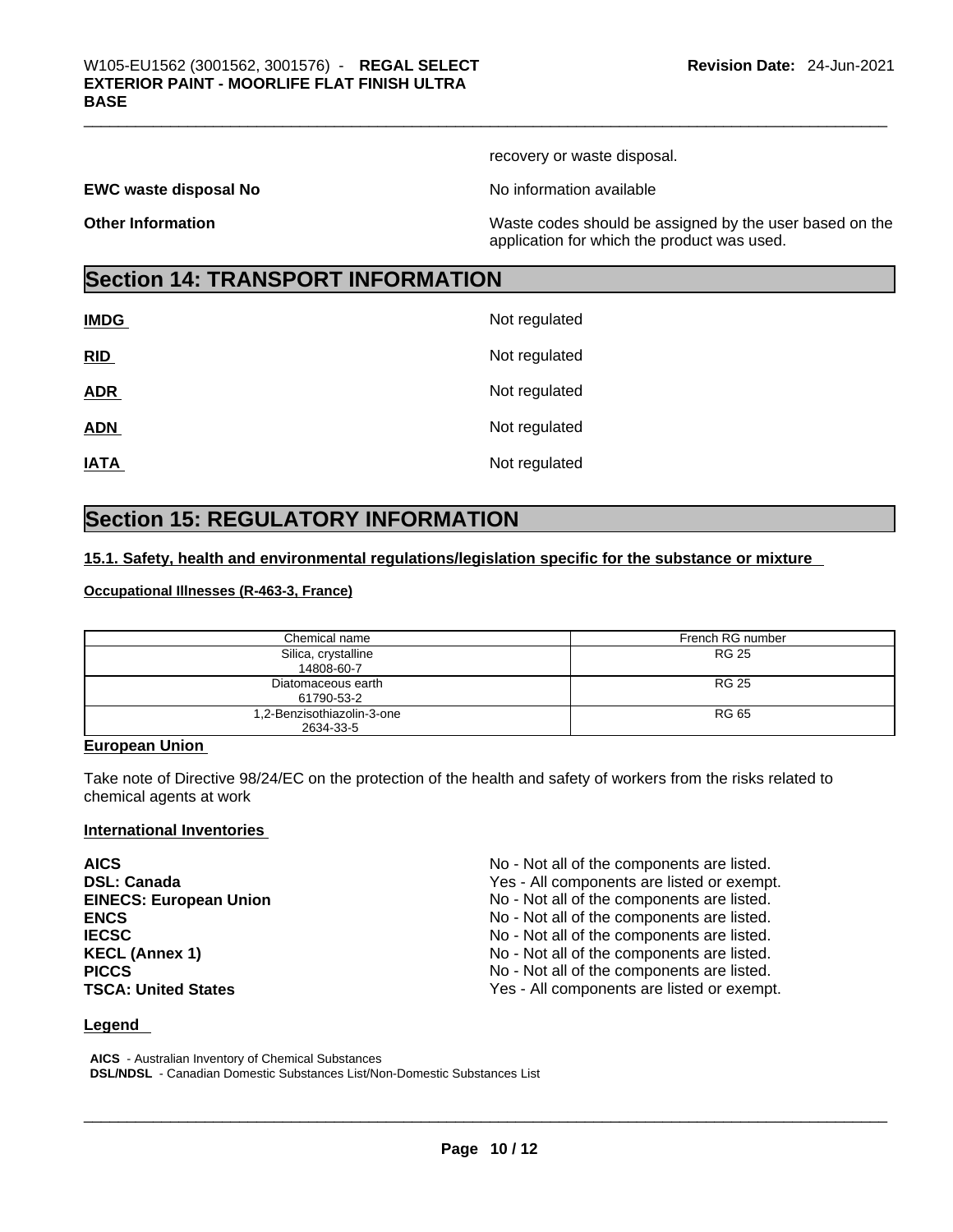- **IECSC** China Inventory of Existing Chemical Substances
- **EINECS/ELINCS**  European Inventory of Existing Chemical Substances/European List of Notified Chemical Substances
- **ENCS** Japan Existing and New Chemical Substances
- **KECL** Korean Existing and Evaluated Chemical Substances
- **PICCS** Philippines Inventory of Chemicals and Chemical Substances
- **TSCA** United States Toxic Substances Control Act Section 8(b) Inventory

### **15.2. Chemical safety assessment**

### **Chemical Safety Report Chemical Safety Report No information available**

## **Section 16: OTHER INFORMATION**

### **Full text of H-Statements referred to under section 3**

- H301 Toxic if swallowed
- H302 Harmful if swallowed
- H310 Fatal in contact with skin
- H314 Causes severe skin burns and eye damage
- H315 Causes skin irritation
- H317 May cause an allergic skin reaction
- H318 Causes serious eye damage
- H319 Causes serious eye irritation
- H330 Fatal if inhaled
- H331 Toxic if inhaled
- H360 May damage fertility or the unborn child
- H372 Causes damage to organs through prolonged or repeated exposure
- H400 Very toxic to aquatic life
- H410 Very toxic to aquatic life with long lasting effects
- H411 Toxic to aquatic life with long lasting effects
- H412 Harmful to aquatic life with long lasting effects

| <b>Classification procedure:</b>               | Expert judgment and weight of evidence determination                                                                     |
|------------------------------------------------|--------------------------------------------------------------------------------------------------------------------------|
| Key literature references and sources for data | Data from internal and external sources                                                                                  |
| <b>Prepared By</b>                             | <b>Product Stewardship Department</b><br>Benjamin Moore & Co.<br>101 Paragon Drive<br>Montvale, NJ 07645<br>800-225-5554 |
| <b>Issuing Date</b>                            | 24-Jun-2021                                                                                                              |
| <b>Revision Date:</b>                          | 24-Jun-2021                                                                                                              |
| <b>Revision Summary</b>                        | Initial Release                                                                                                          |

### **Disclaimer**

The information contained herein is presented in good faith and believed to be accurate as of the effective **date shown above. This information isfurnished without warranty of any kind. Employers should use this information only as a supplement to other information gathered by them and must make independent determination of suitability and completeness of information from all sources to assure proper use of these** materials and the safety and health of employees. Any use of this data and information must be determined **by the user to be in accordance with applicable federal, provincial, and local laws and regulations.**